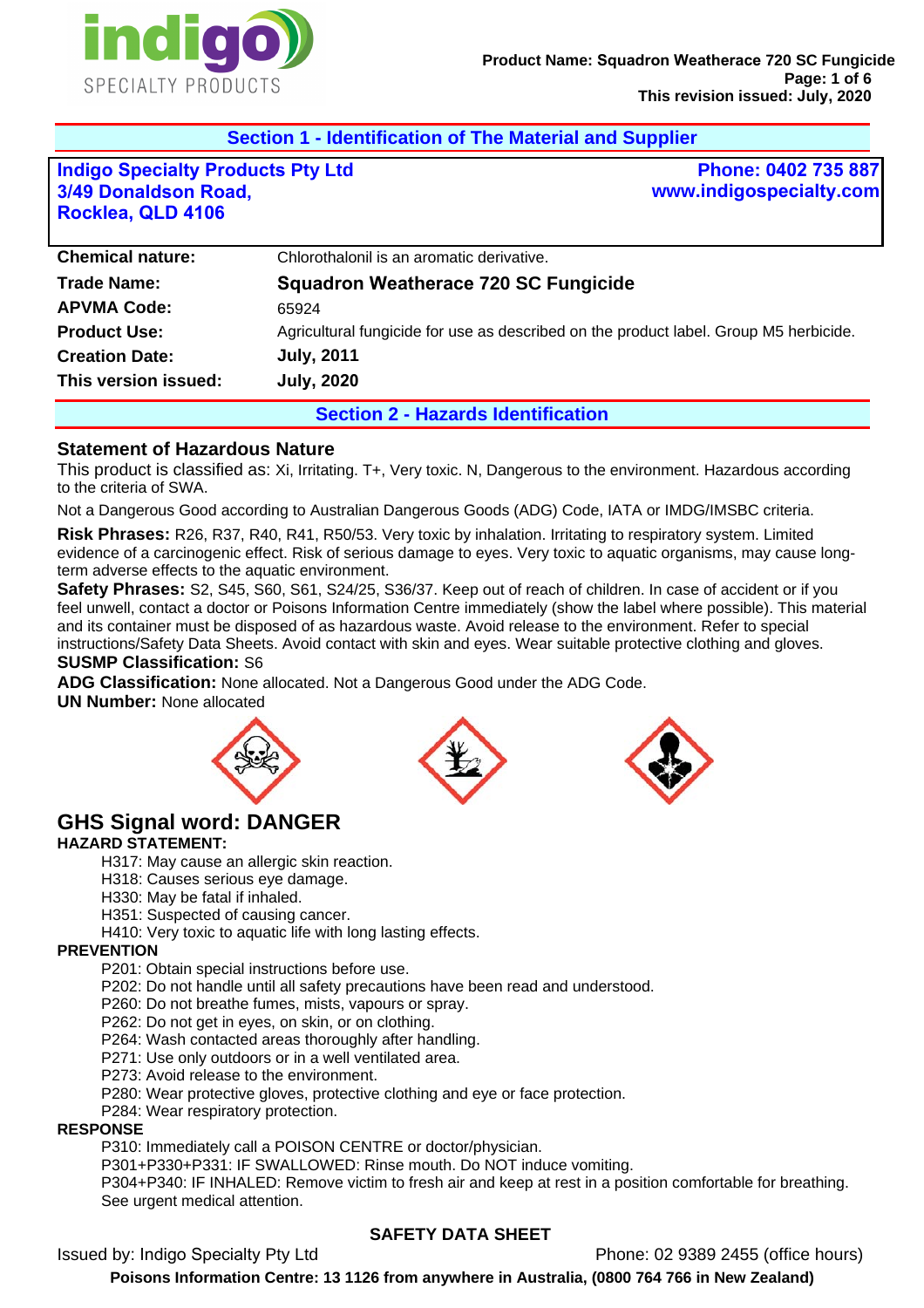#### **This revision issued: July, 2020**

P305+P351+P338: IF IN EYES: Rinse cautiously with water for several minutes. Remove contact lenses, if present and easy to do. Continue rinsing.

P308+P313: If exposed or concerned: Get medical advice.

P337+P313: If eye irritation persists: Get medical advice.

P391: Collect spillage.

## **STORAGE**

P410: Protect from sunlight.

P402+P404: Store in a dry place. Store in a closed container.

P403+P235: Store in a well-ventilated place. Keep cool.

#### **DISPOSAL**

P501: Dispose of contents and containers as specified on the registered label.

**Emergency Overview** 

#### **Physical Description & Colour: White liquid.**

#### **Odour:** No data re odour.

**Major Health Hazards:** The acute oral and dermal toxicity of chlorothalonil is low (oral and dermal LD<sub>50</sub>, > 5000mg/kg). A study of acute inhalation yielded a  $LC_{50}$  of 0.1 mg/L air. Chlorothalonil is a mild skin irritant and is severely irritating to the eye. No valid test for sensitization was available. It is reported that the results of studies of skin sensitization in guinea-pigs were inconclusive.

This product is very toxic by inhalation, has limited evidence of a carcinogenic effect, may cause irreversible effects, is irritating to skin and severely irritating to eyes, and may cause sensitisation to sensitive individuals.

## **Potential Health Effects**

See section 11 for Chronic exposure studies.

## **Inhalation:**

**Short Term Exposure:** Available data indicates that this product is not harmful. However product may be mildly irritating, although unlikely to cause anything more than mild transient discomfort.

#### **Skin Contact:**

**Short Term Exposure:** Available data indicates that this product is a skin irritant. Symptoms may include itchiness and reddening of contacted skin. Other symptoms may also become evident, but all should disappear once exposure has ceased.

## **Eye Contact:**

**Short Term Exposure:** This product is a severe eye irritant. Symptoms may include stinging and reddening of eyes and watering which may become copious. Other symptoms such as swelling of eyelids and blurred vision may also become evident. If exposure is brief, symptoms should disappear once exposure has ceased. However, lengthy exposure or delayed treatment is likely to cause permanent damage.

## **Ingestion:**

**Short Term Exposure:** Significant oral exposure is considered to be unlikely. However, this product is an oral irritant. Symptoms may include burning sensation and reddening of skin in mouth and throat. Other symptoms may also become evident, but all should disappear once exposure has ceased.

#### **Carcinogen Status:**

**SWA:** Chlorothalonil is classified by SWA as a Class 3 Carcinogen, possibly carcinogenic to humans. See the SWA website for further details. A web address has not been provided as addresses frequently change. **NTP:** No significant ingredient is classified as carcinogenic by NTP.

**IARC:** Chlorothalonil is classed 2b IARC - possibly carcinogenic to humans.

See the IARC website for further details. A web address has not been provided as addresses frequently change.

| <b>Section 3 - Composition/Information on Ingredients</b> |               |          |                                                    |         |  |
|-----------------------------------------------------------|---------------|----------|----------------------------------------------------|---------|--|
| Ingredients                                               | <b>CAS No</b> | Conc, %  | TWA (mg/m <sup>3</sup> ) STEL (mg/m <sup>3</sup> ) |         |  |
| Chlorothalonil                                            | 1897-45-6     | 720g/L   | not set                                            | not set |  |
| Other non hazardous ingredients                           |               | 10-30    | not set                                            | not set |  |
| Water                                                     | 7732-18-5     | to $100$ | not set                                            | not set |  |

This is a commercial product whose exact ratio of components may vary slightly. Minor quantities of other non hazardous ingredients are also possible.

The SWA TWA exposure value is the average airborne concentration of a particular substance when calculated over a normal 8 hour working day for a 5 day working week. The STEL (Short Term Exposure Limit) is an exposure value that may be equalled (but should not be exceeded) for no longer than 15 minutes and should not be repeated more than 4 times per day. There should be at least 60 minutes between successive exposures at the STEL. The term "peak "is used when the TWA limit, because of the rapid action of the substance, should never be exceeded, even briefly.

## **SAFETY DATA SHEET**

Issued by: Indigo Specialty Pty Ltd Phone: 02 9389 2455 (office hours)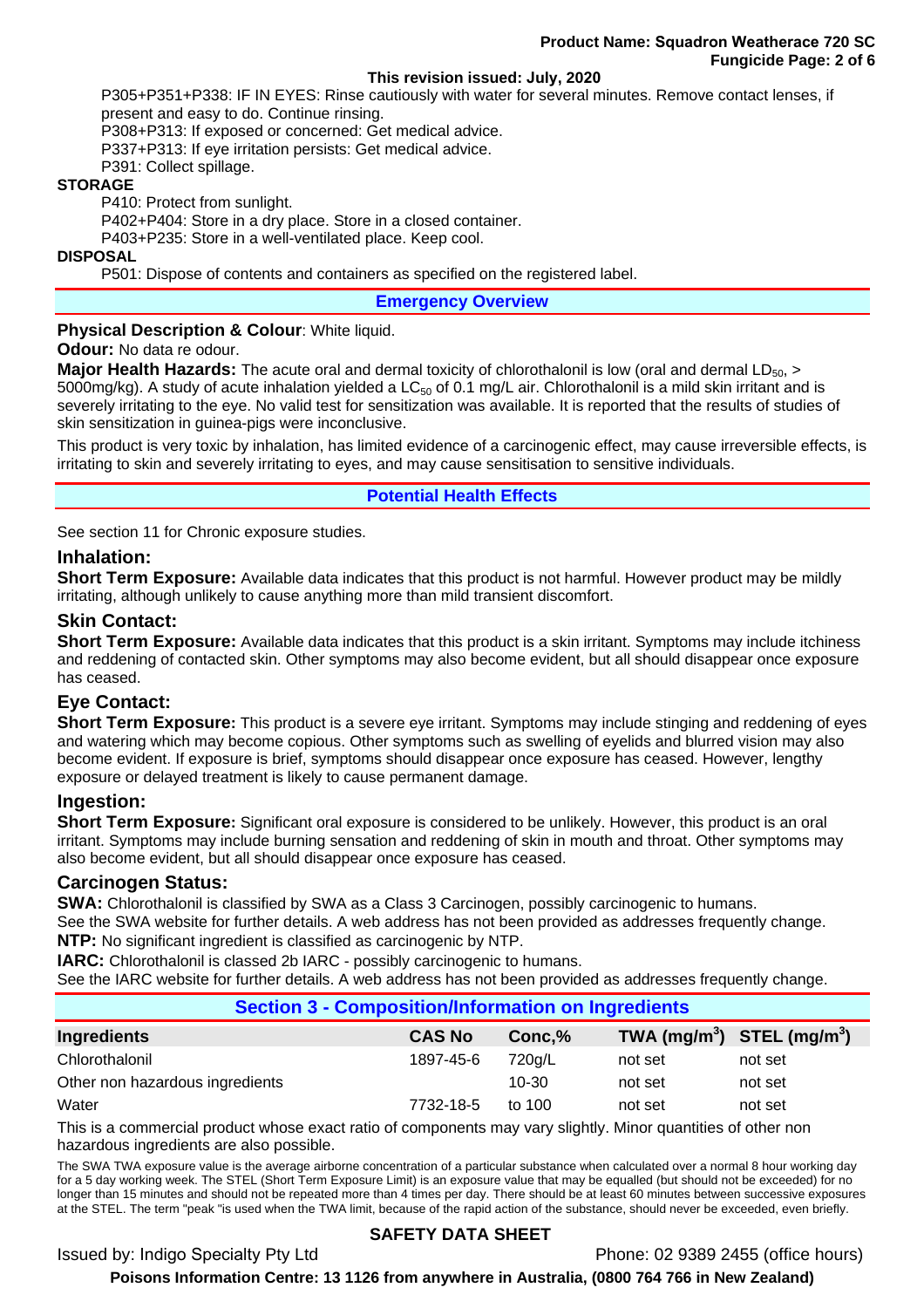## **Section 4 - First Aid Measures**

## **General Information:**

You should call The Poisons Information Centre if you feel that you may have been poisoned, burned or irritated by this product. The number is 13 1126 from anywhere in Australia (0800 764 766 in New Zealand) and is available at all times. Have this SDS with you when you call.

**Inhalation:** No first aid measures normally required. However, if inhalation has occurred, and irritation has developed, remove to fresh air and observe until recovered. If irritation becomes painful or persists more than about 30 minutes, seek medical advice.

**Skin Contact:** Wash gently and thoroughly with warm water (use non-abrasive soap if necessary) for 10-20 minutes or until product is removed. Under running water, remove contaminated clothing, shoes and leather goods (e.g. watchbands and belts) and completely decontaminate them before reuse or discard. If irritation persists, repeat flushing and seek medical attention.

**Eye Contact:** Immediately flush the contaminated eye(s) with lukewarm, gently flowing water for 20 minutes or until the product is removed, while holding the eyelid(s) open. Take care not to rinse contaminated water into the unaffected eye or onto the face. Obtain medical attention immediately. Take special care if exposed person is wearing contact lenses.

**Ingestion:** If swallowed, do NOT induce vomiting. Wash mouth with water and contact a Poisons Information Centre, or call a doctor.

# **Section 5 - Fire Fighting Measures**

**Fire and Explosion Hazards**: There is no risk of an explosion from this product under normal circumstances if it is involved in a fire.

This product is likely to decompose only after heating to dryness, followed by further strong heating.

Fire decomposition products from this product may be toxic if inhaled. Take appropriate protective measures.

**Extinguishing Media:** Not Combustible. Use extinguishing media suited to burning materials.

**Fire Fighting:** If a significant quantity of this product is involved in a fire, call the fire brigade.

| Flash point:                     | Does not burn.                  |
|----------------------------------|---------------------------------|
| <b>Upper Flammability Limit:</b> | Does not burn.                  |
| <b>Lower Flammability Limit:</b> | Does not burn.                  |
| <b>Autoignition temperature:</b> | Not applicable - does not burn. |
| <b>Flammability Class:</b>       | Does not burn.                  |

## **Section 6 - Accidental Release Measures**

**Accidental release:** In the event of a major spill, prevent spillage from entering drains or water courses. Wear full protective clothing including eye/face protection. All skin areas should be covered. See below under Personal Protection regarding Australian Standards relating to personal protective equipment. Suitable materials for protective clothing include rubber, PVC. Eye/face protective equipment should comprise as a minimum, protective goggles. If there is a significant chance that vapours or mists are likely to build up in the cleanup area, we recommend that you use a respirator. Usually, no respirator is necessary when using this product. However, if you have any doubts consult the Australian Standard mentioned below (section 8). Otherwise, not normally necessary.

Stop leak if safe to do so, and contain spill. Absorb onto sand, vermiculite or other suitable absorbent material. If spill is too large or if absorbent material is not available, try to create a dike to stop material spreading or going into drains or waterways. Sweep up and shovel or collect recoverable product into labelled containers for recycling or salvage, and dispose of promptly. Recycle containers wherever possible after careful cleaning. Refer to product label for specific instructions. After spills, wash area preventing runoff from entering drains. If a significant quantity of material enters drains, advise emergency services. Full details regarding disposal of used containers, spillage and unused material may be found on the label. If there is any conflict between this SDS and the label, instructions on the label prevail. Ensure legality of disposal by consulting regulations prior to disposal. Thoroughly launder protective clothing before storage or re-use. Advise laundry of nature of contamination when sending contaminated clothing to laundry.

# **Section 7 - Handling and Storage**

**Handling:** Keep exposure to this product to a minimum, and minimise the quantities kept in work areas. Check Section 8 of this SDS for details of personal protective measures, and make sure that those measures are followed. The measures detailed below under "Storage" should be followed during handling in order to minimise risks to persons using the product in the workplace. Also, avoid contact or contamination of product with incompatible materials listed in Section 10.

**Storage:** This product is a Scheduled Poison. Observe all relevant regulations regarding sale, transport and storage of this schedule of poison. Protect this product from light. Store in the closed original container in a dry, cool, well-

## **SAFETY DATA SHEET**

Issued by: Indigo Specialty Pty Ltd Phone: 02 9389 2455 (office hours)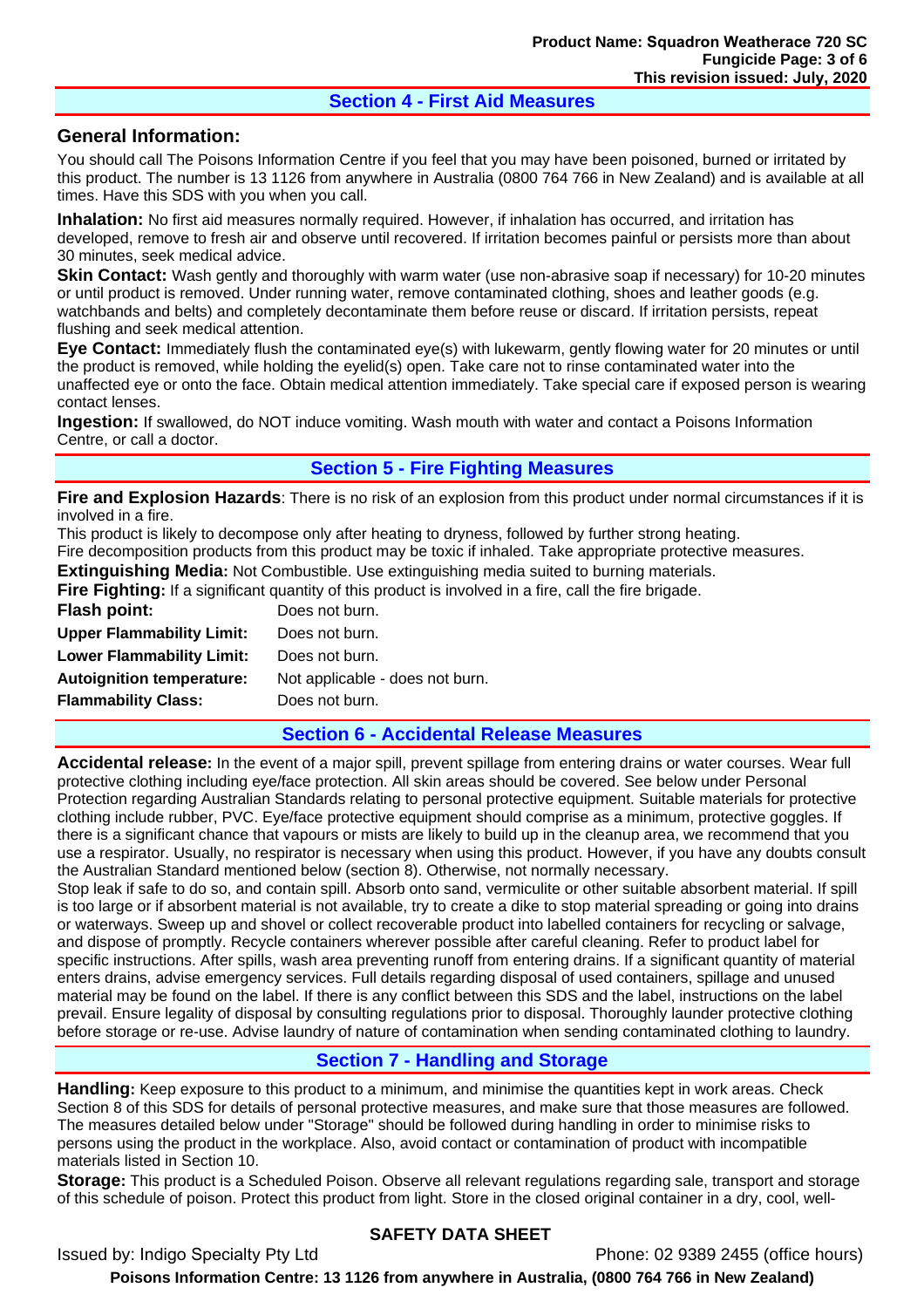#### **Product Name: Squadron Weatherace 720 SC Fungicide Page: 4 of 6 This revision issued: July, 2020**

ventilated area out of direct sunlight. Make sure that the product does not come into contact with substances listed under "Incompatibilities" in Section 10. Some liquid preparations settle or separate on standing and may require stirring before use. Check packaging - there may be further storage instructions on the label.

# **Section 8 - Exposure Controls and Personal Protection**

The following Australian Standards will provide general advice regarding safety clothing and equipment:

Respiratory equipment: **AS/NZS 1715**, Protective Gloves: **AS 2161**, Occupational Protective Clothing: AS/NZS 4501 set 2008, Industrial Eye Protection: **AS1336** and **AS/NZS 1337**, Occupational Protective Footwear: **AS/NZS2210**.

**SWA Exposure Limits TWA (mg/m<sup>3</sup>**

**) STEL (mg/m<sup>3</sup> )** 

Exposure limits have not been established by SWA for any of the significant ingredients in this product.

The ADI for Chlorothalonil is set at 0.01mg/kg/day. The corresponding NOEL is set at 1.5mg/kg/day. ADI means Acceptable Daily Intake and NOEL means No-observable-effect-level. Values from Australian ADI List, June 2014.

No special equipment is usually needed when occasionally handling small quantities. The following instructions are for bulk handling or where regular exposure in an occupational setting occurs without proper containment systems. **Ventilation:** No special ventilation requirements are normally necessary for this product. However make sure that the work environment remains clean and that vapours and mists are minimised.

**Eye Protection:** Protective glasses or goggles must be worn when this product is being used. Failure to protect your eyes may lead to severe harm to them or to general health. Emergency eye wash facilities must also be available in an area close to where this product is being used.

**Skin Protection:** Prevent skin contact by wearing impervious gloves, clothes and, preferably, apron. Make sure that all skin areas are covered. See below for suitable material types.

**Protective Material Types:** We suggest that protective clothing be made from the following: rubber, PVC.

**Respirator:** Usually, no respirator is necessary when using this product. However, if you have any doubts consult the Australian Standard mentioned above. Otherwise, not normally necessary.

Eyebaths or eyewash stations and safety deluge showers should be provided near to where product is being used.

## **Section 9 - Physical and Chemical Properties:**

| <b>Physical Description &amp; colour:</b> | White liquid.                                    |
|-------------------------------------------|--------------------------------------------------|
| Odour:                                    | No data re odour.                                |
| <b>Boiling Point:</b>                     | Approximately 100°C at 100kPa.                   |
| <b>Freezing/Melting Point:</b>            | No specific data. Liquid at normal temperatures. |
| <b>Volatiles:</b>                         | Water component.                                 |
| <b>Vapour Pressure:</b>                   | 2.37 kPa at 20°C (water vapour pressure).        |
| <b>Vapour Density:</b>                    | No data.                                         |
| <b>Water Solubility:</b>                  | Dispersible.                                     |
| pH:                                       | No data.                                         |
| <b>Volatility:</b>                        | No data.                                         |
| <b>Odour Threshold:</b>                   | No data.                                         |
| <b>Evaporation Rate:</b>                  | No data.                                         |
| <b>Coeff Oil/water Distribution:</b>      | 2.89 (chlorothalonil) (log P octanol/water)      |
| <b>Autoignition temp:</b>                 | Not applicable - does not burn.                  |

**Section 10 - Stability and Reactivity** 

**Reactivity:** This product is unlikely to react or decompose under normal storage conditions. However, if you have any doubts, contact the supplier for advice on shelf life properties.

**Conditions to Avoid:** Protect this product from light. Store in the closed original container in a dry, cool, wellventilated area out of direct sunlight.

**Incompatibilities:** strong bases.

**Fire Decomposition:** This product is likely to decompose only after heating to dryness, followed by further strong heating. Carbon dioxide, and if combustion is incomplete, carbon monoxide. Nitrogen and its compounds, and under some circumstances, oxides of nitrogen. Occasionally hydrogen cyanide gas in reducing atmospheres. Hydrogen chloride gas, other compounds of chlorine. Carbon monoxide poisoning produces headache, weakness, nausea, dizziness, confusion, dimness of vision, disturbance of judgment, and unconsciousness followed by coma and death. **Polymerisation:** This product will not undergo polymerisation reactions.

# **SAFETY DATA SHEET**

Issued by: Indigo Specialty Pty Ltd Phone: 02 9389 2455 (office hours)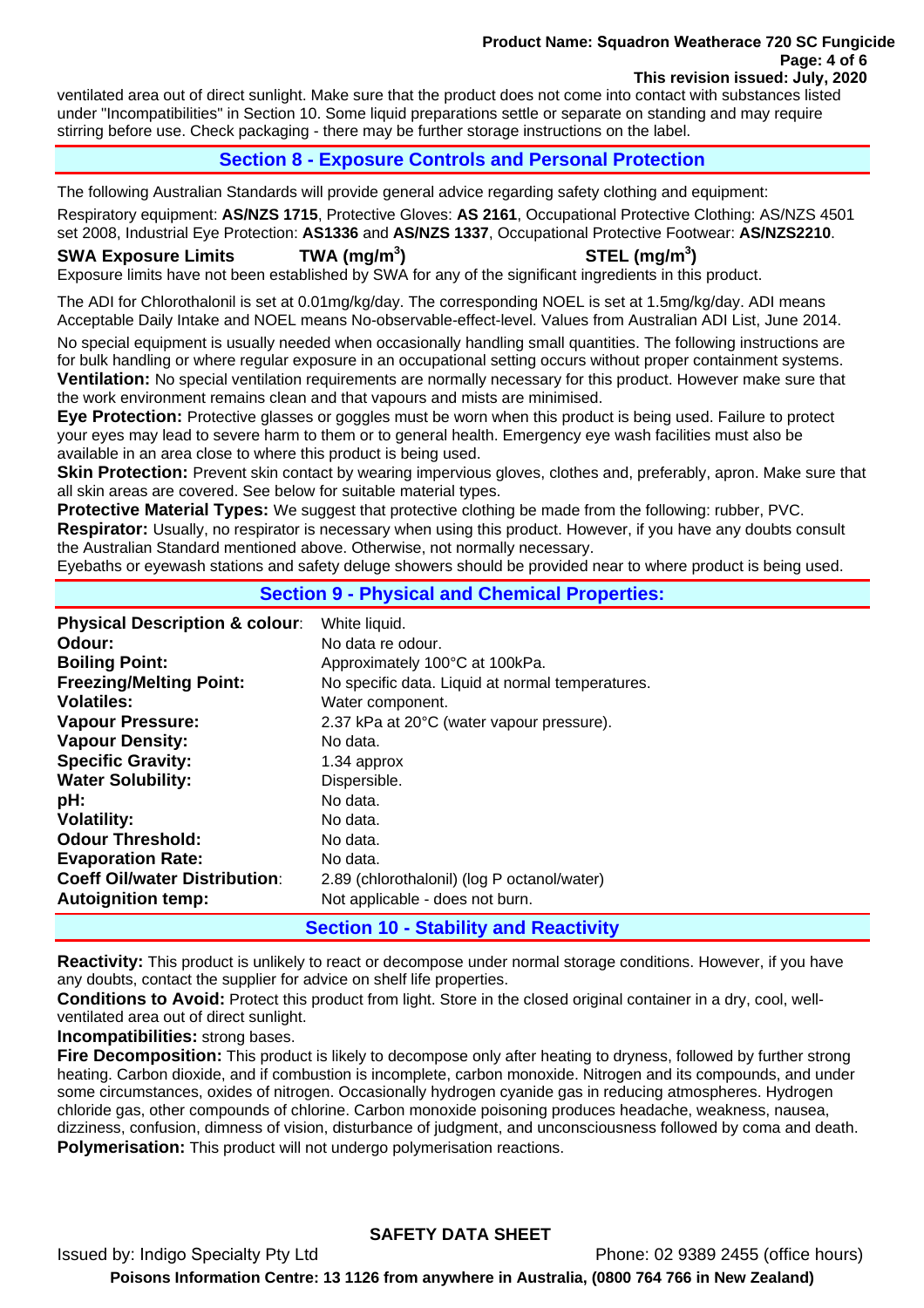# **Section 11 - Toxicological Information**

**Toxicity:** An information profile for Chlorothalonil is available at http://extoxnet.orst.edu/pips/ghindex.html Acute toxicity: The acute oral and dermal toxicity of chlorothalonil is low (oral and dermal LD<sub>50</sub>, > 5000mg/kg). A study of acute inhalation yielded a LC $_{50}$  of 0.1 mg/L air. Chlorothalonil is a mild skin irritant and is severely irritating to the eye. No valid test for sensitization was available. It is reported that the results of studies of skin sensitization in guinea-pigs were inconclusive.

**Chronic toxicity:** Studies of toxicity with repeated doses showed that in mice and rats, but not in dogs, the kidney is the prime target organ for systemic toxicity attributable to chlorothalonil. In studies in mice and rats, chlorothalonil also caused local toxicity in the forestomach. In a 90-day study in mice, the NOAEL for systemic effects was 275 ppm, equal to 48 mg/kg bw per day, on the basis of an increased incidence of hyperplasia in the proximal tubules of the kidneys and increased kidney weight at 750 ppm, equal to 124 mg/kg bw per day. In a 13-week study in rats, the NOAEL for systemic effects was 10 mg/kg bw per day on the basis of increased kidney weights and hyperplasia in the kidneys at 40 mg/kg bw per day. Human eye and skin irritation is linked to chlorothalonil exposure; 14 of 20 workers exposed to 0.5% chlorothalonil in a wood preservative developed dermatitis. All workers showed swelling and inflammation of the upper eyelids. Allergic skin responses have also been noted in farm workers.

**Reproductive effects:** Studies suggest that chlorothalonil will not affect human reproduction at expected exposure levels.

**Teratogenic effects:** Long-term studies indicate that high doses fed to rats caused reduced weight gains for males and females in each generation studied. A study of birth defects in rabbits showed no effects. Chlorothalonil is not expected to produce birth defects in humans.

**Mutagenic effects:** Mutagenicity studies on various animals, bacteria, and plants indicate that chlorothalonil does not cause any genetic changes. The compound is not expected to pose mutagenic risks to humans.

**Carcinogenic effects:** Based on evidence from animal studies, chlorothalonil's carcinogenic potential is unclear. Male and female rats fed chlorothalonil daily over a lifetime developed carcinogenic and benign kidney tumours at the higher doses. In another study, where mice were fed high daily doses of chlorothalonil for 2 years, females developed tumours in the fore-stomach area (attributed to irritation by the compound) and males developed carcinogenic and benign kidney tumours.

**Organ toxicity:** Chronic studies of rats and dogs fed high dietary levels show that chlorothalonil is toxic to the kidney. In addition to less urine output, changes in the kidney included enlargement, greenish-brown colour, and development of small grains.

**Fate in humans and animals:** Chlorothalonil is rapidly excreted, primarily unchanged, from the body. It is not stored in animal tissues. Residues have not been found in the tissues or milk of dairy cows fed chlorothalonil.

Chlorothalonil is Classed by SWA as a potential sensitiser by skin contact.

Ingredient **Risk Phrases** 

Chlorothalonil Conc>=20%: T+; R40; R26; R37; R41; R43

**Section 12 - Ecological Information** 

Very toxic to aquatic organisms, may cause long-term adverse effects to the aquatic environment. This product is biodegradable. It will not accumulate in the soil or water or cause long term problems.

**Effects on birds:** Chlorothalonil is practically nontoxic to birds. Most avian wildlife are not significantly affected by this compound.

**Effects on aquatic organisms:** Chlorothalonil and its metabolites are highly toxic to fish, aquatic invertebrates, and marine organisms. Fish, such as rainbow trout, bluegill, and channel catfish are noticeably affected even when chlorothalonil levels are low (less than 1 mg/L). Its bioaccumulation factor is quite low.

**Effects on other organisms:** The compound is nontoxic to bees.

**Environmental Fate:** 

**Breakdown in soil and groundwater:** Chlorothalonil is moderately persistent. In aerobic soils, the half-life is from 1 to 3 months.

**Breakdown in water:** In very basic water (pH 9.0), about 65% of the chlorothalonil was degraded into two major metabolites after 10 weeks.

**Breakdown in vegetation:** Chlorothalonil's residues may remain on above-ground crops at harvest, but will dissipate over time. Chlorothalonil is a fairly persistent fungicide on plants, depending on the rate of application.

## **Section 13 - Disposal Considerations**

**Disposal:** Special help is available for the disposal of Agricultural Chemicals. The product label will give general advice regarding disposal of small quantities, and how to cleanse containers. However, for help with the collection of unwanted rural chemicals, contact ChemClear 1800 008 182 http://www.chemclear.com.au/ and for help with the disposal of empty drums, contact DrumMuster http://www.drummuster.com.au/ where you will find contact details for your area.

# **SAFETY DATA SHEET**

Issued by: Indigo Specialty Pty Ltd Phone: 02 9389 2455 (office hours)